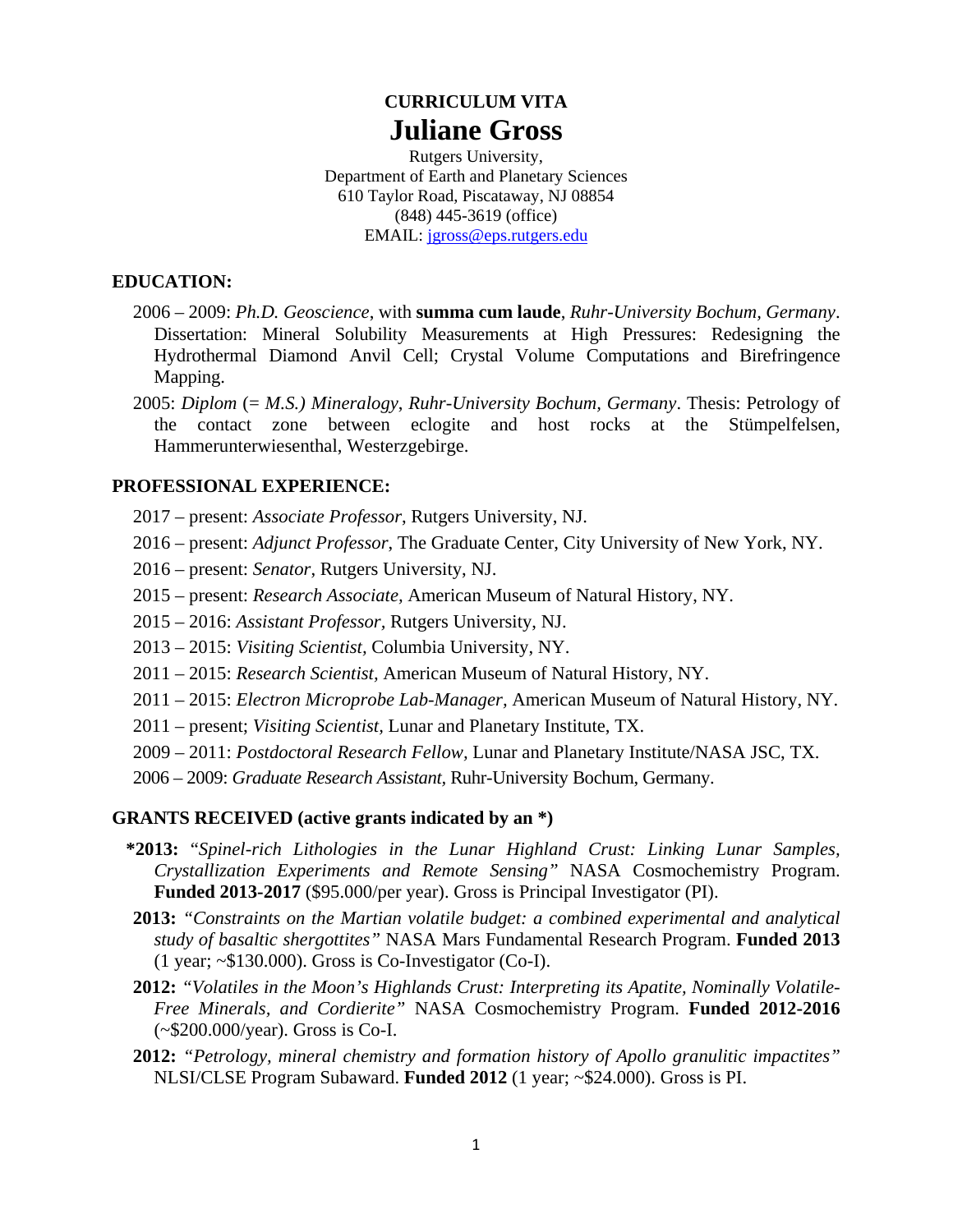#### **GRANTS PENDING**

- **2017: "***A new Moon: Assessing the petrogenetic relationship and global distribution of Apollo Mg-suite to KREEP-poor troctolites and Mg-Anorthosites"* NASA Solar System Workings program; Gross is Co-I.
- **2017: "***Application of Al-in-olivine geothermometry to extraterrestrial igneous system"* NASA Solar System Workings program; Gross is Co-Investigator.
- **2017: "***Petrogenesis of enriched lherzolitic shergottites and implications for the martian interior"* NASA Solar System Workings program; Gross is collaborator.

#### **AWARDS/HONORS:**

- 2017 present: *Chancellor's Scholar*; Rutgers University, NJ
- 2016 present: *Early Career Faculty Excellence Fellow*; Rutgers University, NJ
- 2015 2016: *Preparation for Research Excellent Fellow*; Rutgers University, NJ
- 2015 *Early Career Faculty in Geoscience Fellow*: On the cutting edge strong undergraduate and graduate geoscience teaching managed by NAGT
- 2013 *Publication highlighted in Nature Geosciences*: Nature Geosciences, Vol.6, ngeo1846.
- 2013 *NASA Early Career Fellow (ECF) in Planetary Sciences*: Fellows are eligible to receive \$100.000 upon accepting a tenure track position.
- 2012 *MAS travel grant award*: Microanalytical Reference Materials, Golden, Co.
- 2010 *Scholarship to NASA's Planetary Geology and Geophysics Program (PG&G)*: Scholarship to participate NASA's Planetary Volcanology Workshop in Hawai'i.
- 2009 *Niedermeyer Award*: Award (and 1000 Euro prize money) for an outstanding dissertation in Geosciences of the Ruhr-University of Bochum.
- 2009 *Student Travel Award*: Geochemical Society, Goldschmidt Switzerland
- 2008 *Marie Curie EURISPET Short term EU Scholarship*: Scholarship for young scientists
- 2006 *Paul Ramdohr Award*: of the German Mineralogical Society for outstanding young scientists.

#### **GRADUATE STUDENT RESEARCH SUPERVISION (\* indicates graduated)**

- 2016 (Rutgers University): Michael Klaser\*; Analog modeling of ice tectonics on Europa.
- 2016 (Rutgers University): Shannon Boyle; Understanding planetary body processes through petrology and geochemistry of lunar meteorites.

### **UNDERGRADUATE STUDENT RESEARCH SUPERVISION**

- 2017 (Rutgers University, Chemistry): Alissa Madera; independent study: *Calibration of cathodoluminescene spectra on extra-terrestrial materials*
- 2016 (Rutgers University, EPS): Sean Stevenson; Honor Thesis: *Classifying an unknown iron meteorite, the first iron meteorite found in NJ.*
- 2015-2016 (Rutgers University, EPS): Shannon Boyle, Liam Hoare, Natalie Fiorino: *working on various planetary science research projects.*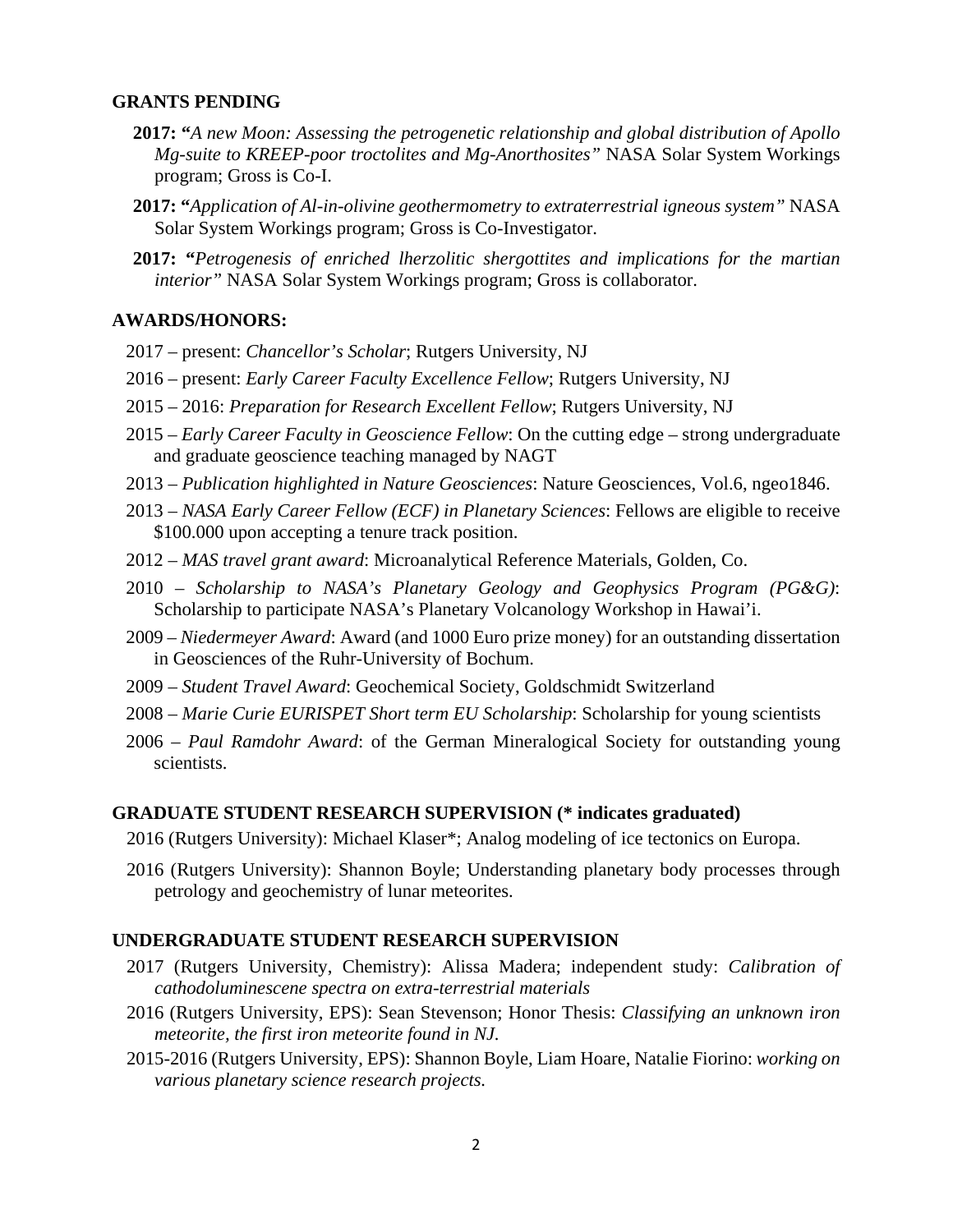- 2015 (AMNH REU program): *Classifying the unknown: The lunar edition.* Annette Hilton, The College of Wooster, Ohio.
- 2014 (AMNH REU program): *Petrology of the Lunar Highlands: Lithic Clasts in Lunar Meteorites.* Sandra Garcia, El Paso Community College.
- 2013-2014 (AMNH SRMP program 1 year): Mentoring of three high school students in the *Science Research Mentoring Program.* The SRMP program offers high school students the opportunity to join ongoing research projects lead by an AMNH scientist.
- 2013 (AMNH REU program): *Apatite in the martian meteorite NWA 6963: the search for water on the martian interior.* Rebecca Selin, Oberlin College.
- 2012 (AMNH REU program): *Martian Magmas: Calculating their compositions from melt inclusions in martian meteorites*. Michael Powers, Western Kentucky University.
- 2011 (LPI summer intern program): *Discovery of spinel rich rocks on the Moon, detected by the M*3 *spectrometer on the Chandrayaan-1 Spacecraft: An experimental approach.* Julia Gorman, University of Rochester.
- 2010 (LPI summer intern program): *Mineral chemistry and origin of Spinel bearing rocks in Lunar Highland Meteorites.* Tiffany Engle, Sam Houston State University.

### **TEACHING**

- Planet Mars: The next frontier (200 level science core class for non-science undergraduates) Fall semesters, Rutgers University
- *Planetary Sciences* (500 level graduate course) Spring semesters, Rutgers University
- Teacher Training Workshop/Field Course: *The Heat from Within: earthly insights into planetary volcanism*, Eugene, OR; 2009, Lunar and Planetary Institute

### **PROFESSIONAL ACTIVITES & SERVICES**

- *University Senator;* Rutgers University (2016)
- *Committee Member of the "Instruction, Curricula, and Advising Committee";* Rutgers University (2016)
- *Chair and Session Convener*, GSA, Denver (2016)
- *Co-Lead for accepted Session proposal* for GSA (2016) with sponsorship from MGPV (Mineralogy, Geology, Petrology, Volcanology) division and the PG (Planetary Geology) division
- *Chair and Session Convener*, Goldschmidt Conference, Yokohama (2016)
- *Co-Lead for accepted Session proposal* for Goldschmidt 2016
- *CAPTEM (Curation and Analysis Planning Team for Extraterrestrial Materials) member*  and lunar subcommittee member (2014-present)
- *Geology consultant* for the Noguchi Museum in New York City (2012 2014)
- *Program Committee:* Lunar and Planetary Science Conference (2011 2015)
- *NASA proposal review panel* (2012 2014)
- *NASA proposal outside reviewer* (2012-2016)
- *Reviewer* for journals: GCA; MaPS; Am.Min.; JGR-planets
- *Dwornik Award committee member* (2015)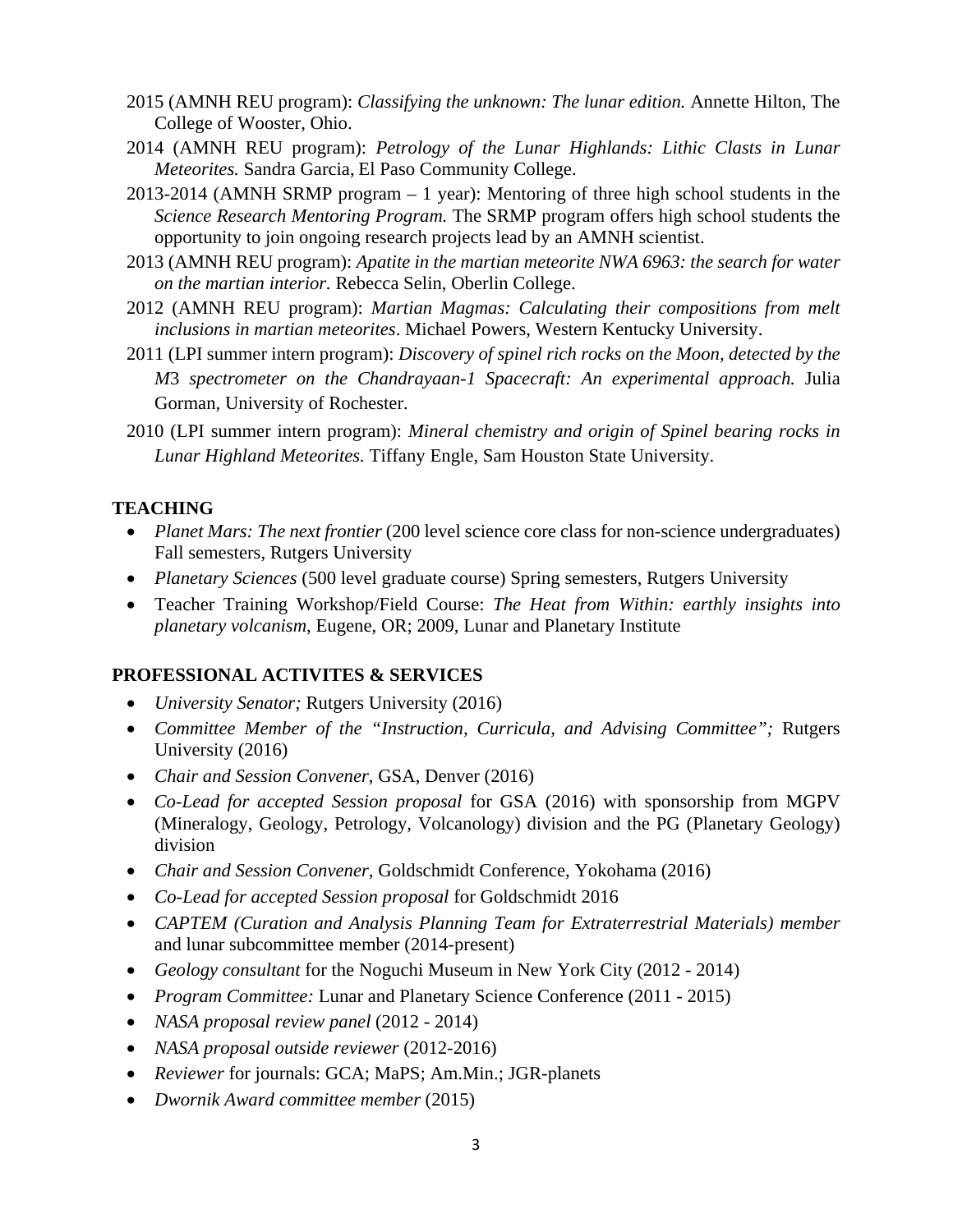- *Judge*, Dwornik Awards (2011, 2012, 2014-2017)
- *Chair*,  $41^{st}$   $44^{th}$ ,  $47^{th}$  Lunar and Planetary Science Conference (2010 2013; 2016)
- *Chair, 73<sup>rd</sup>, 74<sup>th</sup>, 76<sup>th</sup> Annual Meeting of the Meteoritical Society (2010 2013)*
- *Seminar Chair,* Lunar and Planetary Institute Seminar Series, (2010 2011)
- *Judge and committee member* for the LPI Early Career Development Award (2010)

# **INVITED CONFERENCE TALKS:**

- *Jupiter's Moon Europa: New Insights into Global Resurfacing Processes and Planetary Ice Tectonics from Physical Experiments.* Geological Society of America (GSA) annual meeting, Seattle, WA, Oct. 2017.
- *Cathodoluminescence Mapping of Chondrules and Their Constituents: Identification of Zoning Patterns in Olivine and Chondrules and Implications for Their Formation History and Parent Bodies Processes.* Microscopy and Microanalysis Conference (M&M) July 2016, Columbus, OH.
- *The Evolving Lunar Highlands: New Views on Lunar Crust Formation*. Goldschmidt Conference, June 2016, Yokohama, Japan.
- **•** *Spinel-rich lithologies in the lunar highland crust: Linking lunar samples with crystallization experiments and remote sensing.* American Geophysical Union (AGU) Dec. 2012, San Francisco, LA.

# **INVITED RESEARCH TALKS:**

- **•** *Water on asteroids? The curious case of R-chondrite MIL 11207.* Colby College, Maine, Feb. 2017
- **•** *Spinel-rich lithologies in the lunar highland crust: Linking samples with crystallization experiments and remote sensing.* Massachusetts Institute of Technology, MA, Nov., 2016
- **•** *Spinel-rich lithologies in the lunar highland crust: Linking samples with crystallization experiments and remote sensing.* Fordam University, Nov. 2016
- **•** *Spinel-rich lithologies in the lunar highland crust: Linking samples with crystallization experiments, and remote sensing*. University of Heidelberg, Germany; Jan. 2016
- **•** *Spinel-rich lithologies in the lunar highland crust: Linking lunar samples with crystallization experiments and remote sensing.* University of Las Vegas, Nevada; Oct. 2015.
- **•** *Water on asteroids? The curious case of R-chondrite MIL 11207.* Rutgers University, NJ; April 2015
- **•** *Spinel-rich lithologies in the lunar highland crust: Linking lunar samples with crystallization experiments and remote sensing.* Rutgers University, NJ; Feb. 2014.
- **•** *Lunar feldspathic meteorites: Constraints on the geology of the lunar farside and the origin of the lunar crust.* Stony Brook University, Long Island, NY; Feb. 2013
- **•** *Formation and evolution of our Moon: From the lunar magma ocean to the giant impact and what we really know.* American Museum of Natural History; Astrophysics, NY; Oct 2012.
- **•** *The complex history of the lunar highlands: New spinel-rich lithology.* Southern Illinois University, Carbondale, Il; Sept. 2012 (lecture for an graduate course: planetary geology)
- *Constraints on the geochemical variations and complex evolution of the lunar highlands.* Brown University, Department of Geological Sciences, Providence, RI 2012; May 2012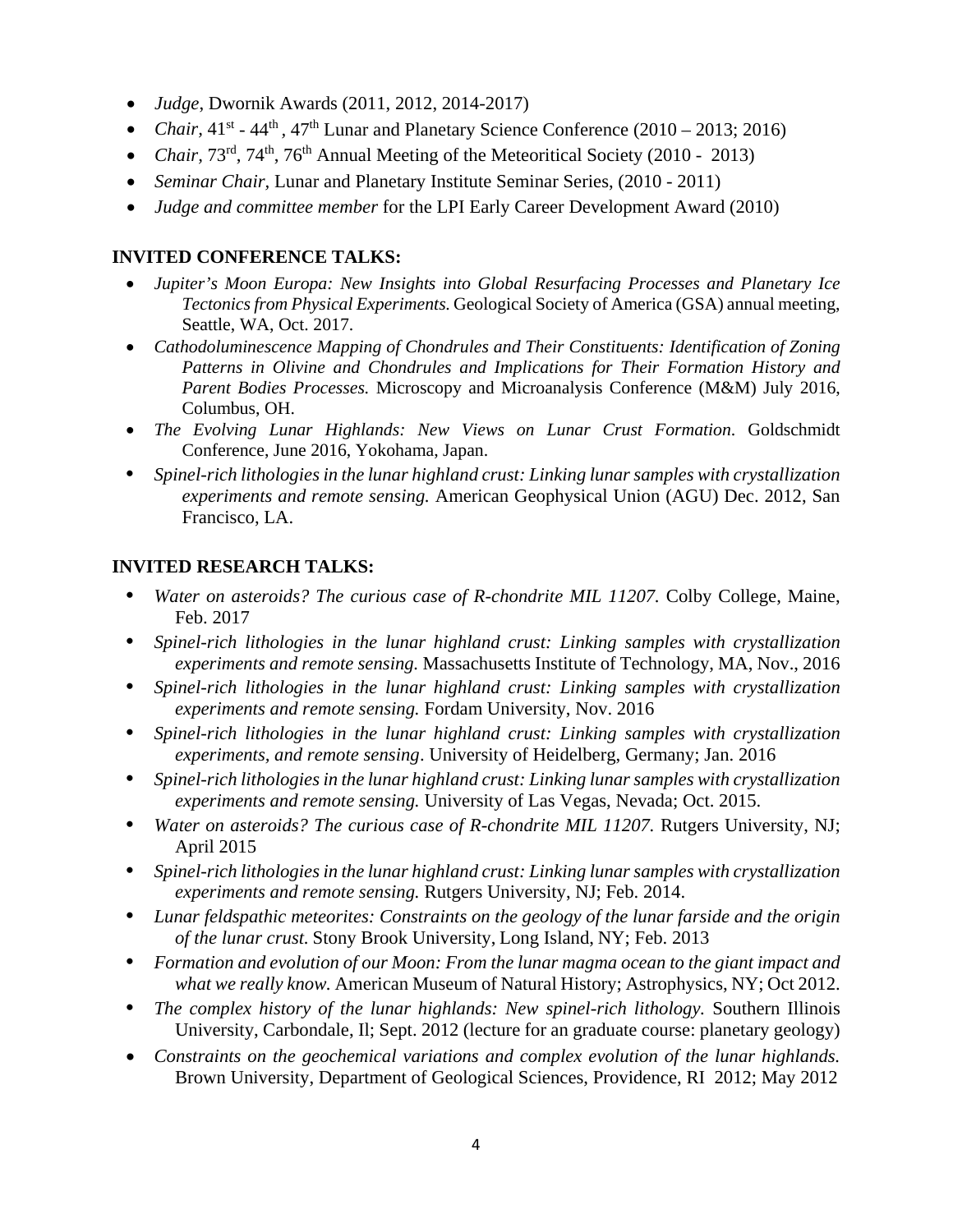- *Constraints on the complex evolution of the lunar highlands: ALHA81005's view from the farside.* The Institute of Meteoritics, Albuquerque, NM; May 2012
- *Constraints on the geochemical variations of the lunar highlands: ALHA81005's view from the farside.* American Museum of Natural History, New York, NYC; July 2011
- *New evidence of the complex history of the lunar highlands determined from lunar meteorite ALHA81005.* Rutgers University, New Jersey; Oct. 2010
- *Lunar meteorites and their secrets about the origin of our Moon.* Houston Astronomical Society, Houston, TX; Oct. 2010
- *What can small scale experiments tell us about large scale subduction zones? New in situ techniques for determining mineral solubility at high pressures.* Rice-University, Houston, TX; Oct. 2009
- *New methods for in-situ determination of mineral solubilities: Mineral geometry and birefringence approaches.* Institut de Minéralogie et de Physique des Milieux Condensés UMR, Jussieu, Paris, France; Feb. 2009
- *Determining mineral solubilities at high pressures: New methods combining weight-loss and in situ approaches* Lunar and Planetary Institute, Houston, TX; Sept. 2008

### **EDUCATIONAL OUTREACH AND INVITED PRESENTATIONS**

- *Invited Science speaker* at the yearly Rutgers Day: *"Space rocks: Solar System Evolution and Planetary Formation".* New Brunswick, NJ, April 2017
- *Invited Science speaker* at the yearly Rutgers Day: *"The Moon rocks".* New Brunswick, NJ, April 2016
- *Invited Science speaker* at the yearly open house event of the Rutgers Geology museum: *"The Moon rocks: Lunar meteorites and the secrets they contain".* New Brunswick, NJ, Jan. 2016
- *Invited Science speaker* at the Common Core Literacy & Science Standards workshops: *"Minerals and Gems"*, New York, AMNH; 2013 - present (4-6 presentations per year)
- *Invited Science speaker* at the Earth Science Workshop for teachers: "*Meteorites and their secrets*", New York, AMNH; 2013- present (4-6 presentations per year)
- *Invited Science speaker* at the Earth Science Workshop for teachers: "*What do we know about Earth and its History, or, Why geoscientists are rock-detectives*", New York, AMNH; 2012 – present (4-6 presentations per year)
- *Invited Science speaker* at the Noguchi Museum: "*Nature as an artist"* New York; Sept. 2012
- *Educational Outreach at the AMNH* 2011-present (teaching school groups about geology/planetary sciences, giving lab tours for museum members, teacher and school groups, giving presentations for children of the "Center of Talented Youth")
- *Invited Lecturer* at the Teacher Renewal for Urban Science Teaching (TRUST) Summer Institute: Earth and Space Science. New York, AMNH; Aug. 2012; 2014
- *Invited Science speaker* at the Faculty Institute for NASA Earth and Space Science Education (FINESSE) at ASTE*: "Lunar meteorites and their secrets about the origin of the Moon"* California, Feb. 2011; Florida, Jan. 2012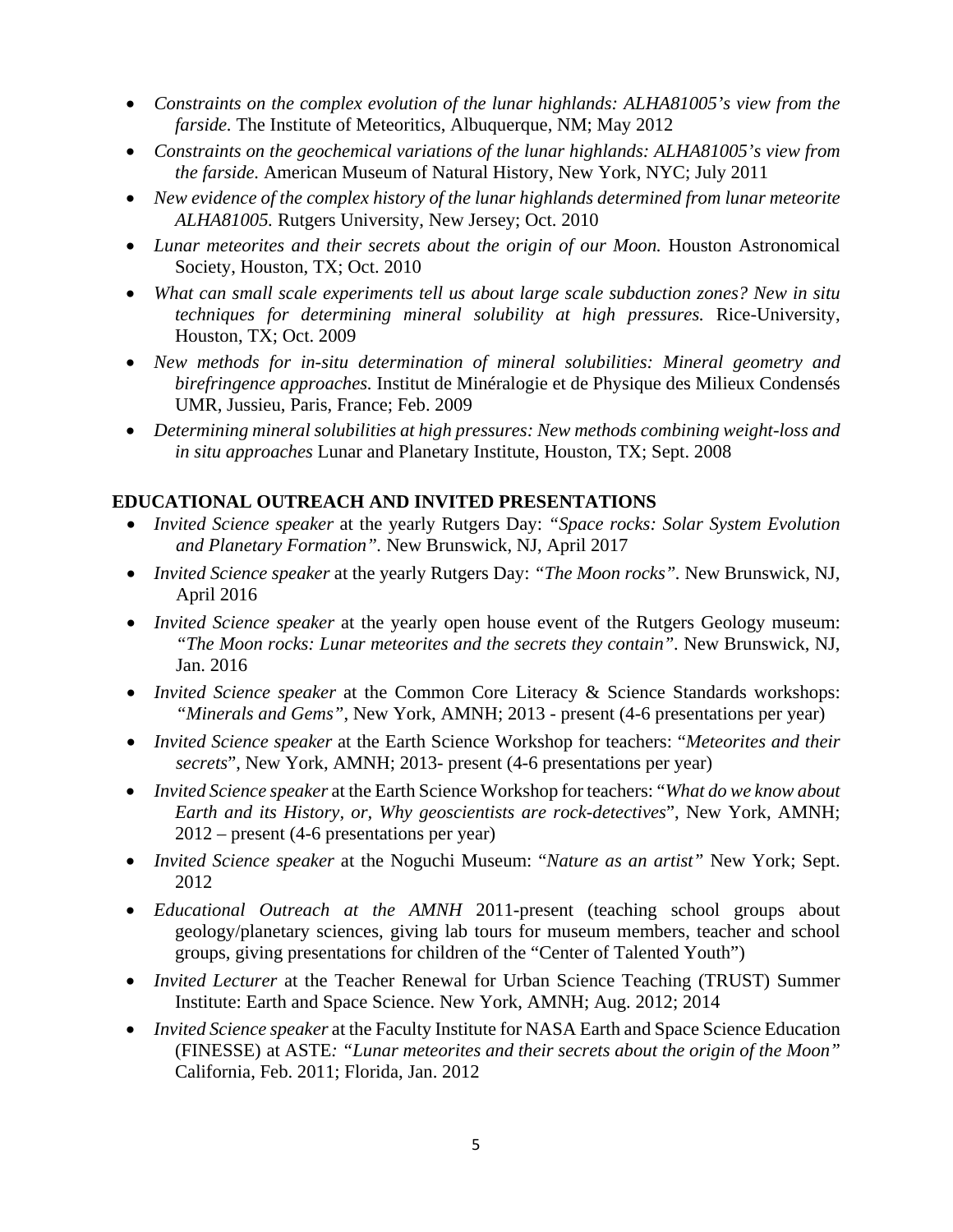- *Invited Science speaker* at the Faculty Institute for NASA Earth and Space Science Education (FINESSE): *"Lunar meteorites and their secrets about the origin of our Moon"* Minnesota, Minneapolis; Jan. 2011
- *Volunteer, "Family Space Day"* Lunar and Planetary Institute, Houston, TX; 2009-2011
- *Speaker: "Exploring the Moon"*. Space day at the library in Allen (300 kids age 4-10), TX; Jan. 2011
- *Speaker, "Our Solar System"* Star of Hope Transitional Living Center, Houston, TX; 2010.
- *Organizer of the Teacher Training Workshop/Field Course:* The Heat from Within: earthly insights into planetary volcanism, Eugene, OR ; 2009

### **MEDIA/NEWS**

- 2016 Rutgers EPS: http://geology.rutgers.edu/news/653-nasa-internship
- 2016 The College of Wooster: https://www.wooster.edu/news/releases/2016/january/research-hilton/
- 2014 The Moon's Pink Mineral: http://www.psrd.hawaii.edu/Dec14/lunar-pink-spinel.html

## **INSTRUMENTATION EXPERIENCES**

- Electron Microprobe Analysis (Manager at AMNH 2011-2015; Lab-Director at RU 2015 present)
- Scanning Electron Microscopy
- Pulsed Laser Space Weathering Instrument
- Optical Microscopy (transmitted, reflected, spinel stage, U-stage)
- Hydrothermal Diamond Anvil Cell
- 1-bar Deltech gas mixing furnace
- Piston-cylinder apparatus

# **PROFESSIONAL MEMBERSHIPS**

Deutsche Mineralogische Gesellschaft (German Mineralogical Society) Meteoritical Society of America Microscopy Society of America American Geophysical Union

### **LANGUAGES**

• Fluent in Germany and English.

# **PUBLICATIONS, PEER-REVIEWED**

- [26] Von Euw S., Zhang Q., Manichev V., Murali N., **Gross J.,** Feldman L.C., Gustafsson T., Flach C., Mendelsohn R., Falkowski P. (2017): Biological control of aragonite formation in stony corals. *Science,* 356, 933-938.
- [25] Goodrich C.A., Kita N.T, Sutton S.R., Wirick S., and **Gross J.** (2017): The Miller Range 090340 and 090206 meteorites: New Brachinite-like achondrites with implications for the diversity and petrogenesis of the Brachinite clan. *Meteoritics and Planetary Sciences,* 52, 949- 978.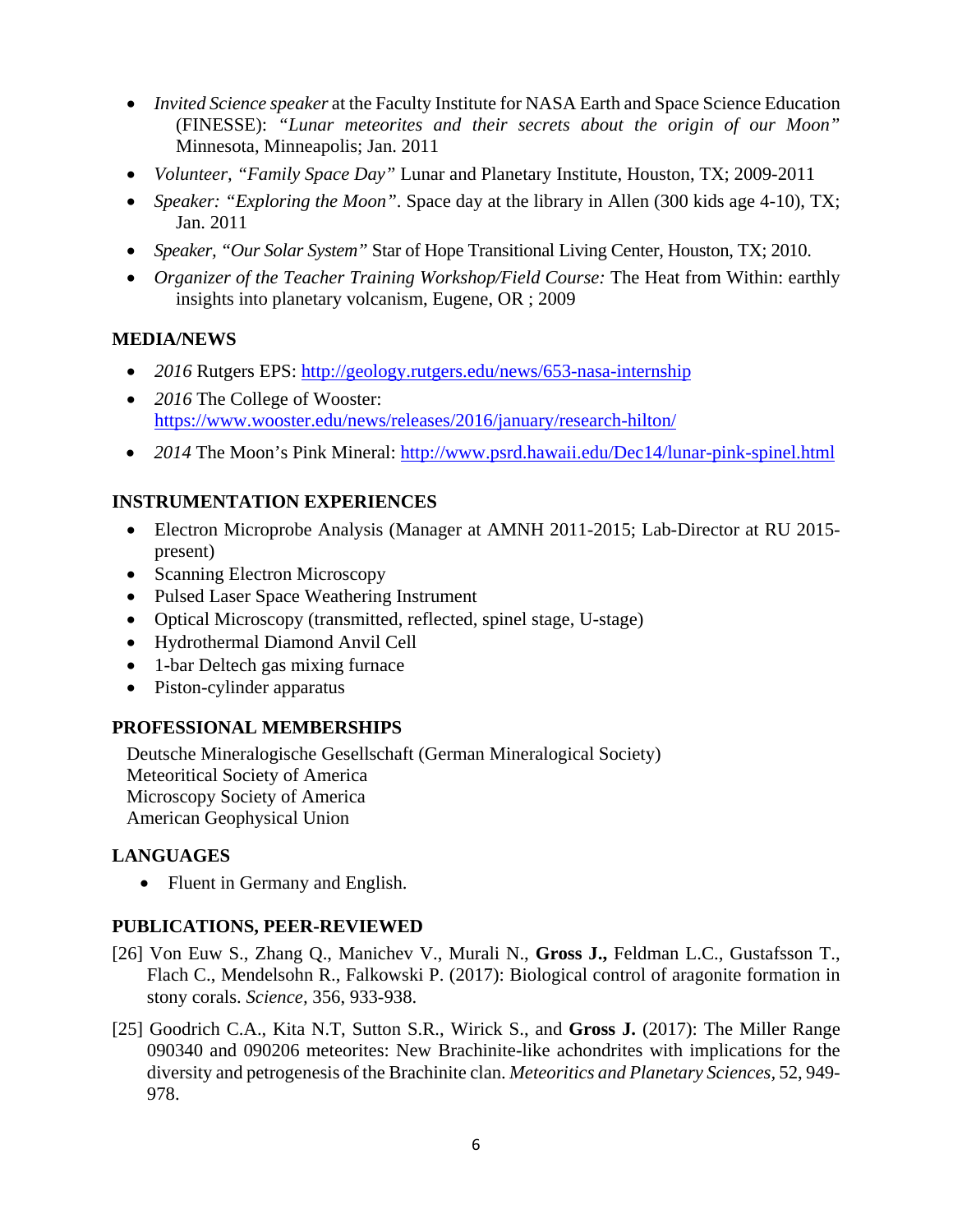- [24] **Gross J.,** Treiman A.H., and Harlow G. (2017): Reported Sulfate Mineral in Lunar Meteorite PCA 02007 is Impact Glass. *Meteoritics & Planetary Sciences;* 52; 191-194.
- [23] **Gross J.** and Joy K.H. (2016): The evolving Moon: from magma ocean to crust formation. Springer International Publishing; B. Cudnik (ed.), Book: *Encyclopedia of Lunar Science*, DOI: 10.1007/978-3-319-05546-6\_39-1
- [22] Dunn T.L., **Gross J.,** Ivanova M.A., Runyon S.E., and Bruck A.M. (2016): Magnetite in the unequilibrated CK chondrites: Implications for metamorphism and new insights into the relationship between the CV and CK chondrites. *Meteoritics & Planetary Sciences, p.1-20,*  doi: 10.1111/maps.12691
- [21] Treiman A.H., Boyce J., Greenwood, J., Eiler, J, **Gross J.,** Guan Y., Ma C., Stolper E. (2016): D-poor hydrogen in lunar mare basalts assimilated from lunar regolith. *American Mineralogist*, Vol. 101, p. 1596-1603.
- [20] Farcy B., **Gross J.,** Carpenter P., Hicks, J., and Filiberto J (2016): Effect of Cl on near-liquidus crystallization of olivine-phyric Shergottite NWA 6234 at 1 GPa: Implication for volatileinduced melting of the martian mantle *Meteoritics and Planetary Sciences, p.1-12,* doi: 10.1111/maps.12662*.*
- [19] Filiberto J., **Goss J.,** and McCubbin F.M. (2016): Constraints on the Water, Chlorine, and Fluorine Content of the Martian Mantle. *Meteoritics & Planetary Sciences, p.1-13,*  doi: 10.1111/maps.12624
- [18] Boyce J.W., Treiman A.H., Guan Y., Ma C., Eiler J.M., **Gross J.,** Greenwood J.P., Stolper E.M. (2015): The chlorine isotope fingerprint of the lunar magma ocean. *Science Advances,*  Vol.1, no.8; DOI: 10.1126/sciadv.1500380
- [17] Treiman A.H., and **Gross J.** (2015): A rock fragment related to the magnesian suite in lunar meteorite Allan Hills (ALHA) 81005. *American Mineralogist,* vol. 100, p.414-426. DOI: http://dx.doi.org/10.2138/am-2015-4800.
- [16] **Gross J.,** Isaacson P., Treiman A.H., Le L., Gorman J. (2014): Spinel-rich lithologies in the lunar highland crust: Linking lunar samples with crystallization experiments and remote sensing. *American Mineralogist,* vol. 99, p. 1849-1859.
- [15] Filiberto J., Treiman A.H., Giesting P.A., Goodrich C.A., **Gross J.** (2014): High-temperature chlorine-rich fluid in the martian crust: a precursor to habitability. *Earth and Planetary Science Letters,* vol. 401, p. 110-115.
- [14] Filiberto J., Dasgupta R., **Gross J.,** Treiman A.H. (2014): Effect of chlorine on near-liquidus phase equilibria of an Fe-Mg-rich tholeiitic basalt. *Contributions to Mineralogy and Petrology,* 168:1027, DOI 10.1007/s00410-014-1027-1*.*
- [13] **Gross J.,** Treiman A.H., and Mercer C.N. (2014): Lunar feldspatic meteorites: Constrains on the geology of the lunar highlands, and the origin of the lunar crust. *Earth and Planetary Science Letters,* vol. 388, p. 318-328.
- [12] Filiberto F., **Gross J.,** Trela J., and Ferre E. (2014): Gabbroic Shergottite Northwest Africa 6963: An intrusive sample of Mars. *American Mineralogist,* vol. 99, p. 601-606*.*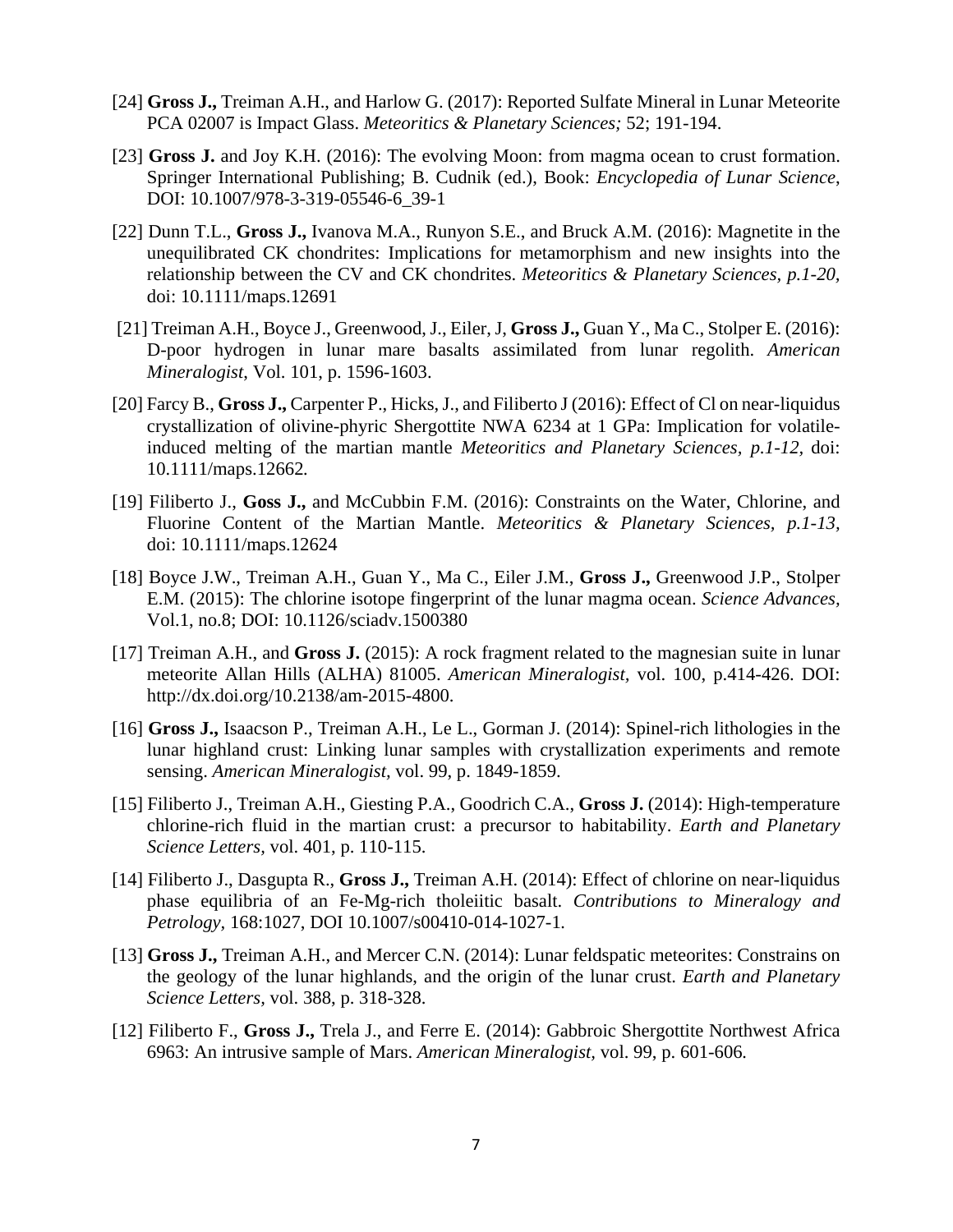- [11] Treiman A.H., Boyce J.W., **Gross J.,** Guan Y., Eiler J.M., Stolper E.M. (2014): Halogenphosphate metasomatism of lunar granulite 79215: Impact-induced elemental mobility and fractionation in the lunar volatile cycle. *American Mineralogist,* vol. 99, p. 1860-1870.
- [10] Goodrich C., Treiman A.H., Filiberto J., **Gross J.,** Jercinovic M. (2013): K2O-rich met in olivine in the Nakhla meteorite: Implications for petrogenesis of Nakhlites and the evolution of the martian mantle. *Meteoritics and Planetary Sciences,* vol. 48*,* p. 2371-2405*.*
- [9] **Gross J.***,* Bell A.S., Filiberto J. (2013): Water in the martian interior: Evidence from Hydroxylrich Apatite in Olivine-Phyric Shergottite NWA 6234. *Earth and Planetary Science Letters,*  vol. 369-370; p. 120-128.
- [8] **Gross J.,** Filiberto J., Herd C.D.K., Melwani Daswani M., Schwenzer S.P., and Treiman A.H., (2013): Petrography, mineral chemistry, and crystallization history of olivine-phyric shergottite NWA 6234: A new melt composition. *Meteoritics and Planetary Sciences,* 48, 854-871.
- [7] Filiberto J., Chin E., Day J.M.D., Franchi I.A., Greenwood R.C., **Gross J.,** Penniston-Dorland S.C., Schwenzer S. P., Treiman A.H. (2012): Geochemistry of intermediate olivine-phyric shergottite Northwest Africa 6234, with similarities to basaltic shergottite Northwest Africa 480 and olivinephyric shergottite Northwest Africa 2990. *Meteoritics and Planetary Sciences*, vol. 47, 1256-1273.
- [6] **Gross J.,** Maresch W.V., Burchard M., and Schilling K. (2012): Development of a new *in situ*  mass-loss approach for determining mineral solubility at high pressures and temperatures: Crystal volume computation method. *European Journal of Mineralogy,* vol. 24, 97-106*.*
- [5] **Gross J.,** and Treiman A.H. (2011): Unique spinel-rich lithology in lunar meteorite ALHA 81005: Origin and possible connection to M3 observations of the farside highlands. Journal of Geophysical Research, Vol. 116, 9 PP., doi:10.1029/2011JE003858
- [4] **Gross J.,** Treiman A.H., Filiberto J., and Herd C.D.K. (2011): Primitive olivine-phyric shergottite NWA 5789: Petrography, Mineral Chemistry and Cooling history imply a magma similar to Yamato 980459. *Meteoritics and Planetary Sciences,* vol. 46, 116-133.
- [3] Filiberto J., Musselwhite D., **Gross J.,** Burgess K., Le L., and Treiman A. H. (2010): Experimental Petrology, Crystallization History, and Parental Magma Characteristics of Olivine-Phyric Shergottite NWA 1068: Implications for the petrogenesis of "enriched" olivine-phyric shergottites. *Meteoritics and Planetary Sciences,* vol. 45, 1258-1270.
- [2] Treiman A.H., Maloy A.K., Shearer C.K. Jr., and **Gross J.** (2010), Magnesian anorthositic granulites in lunar meteorites Allan Hills 81005 and Dhofar 309: Geochemistry and global significance. *Meteoritics and Planetary Science,* vol. 45, 163-180.
- [1] **Gross J.,** Burchard M., Schertl H.-P., Maresch W.V., (2008): Common high-pressure metamorphic history of eclogite lenses and surrounding metasediments: a case study of calcsilicate reaction zones (Erzgebirge, Germany). *European Journal of Mineralogy,* vol. 20, 757- 775.

### **PUBLICATIONS, OTHER (WHITE PAPERS):**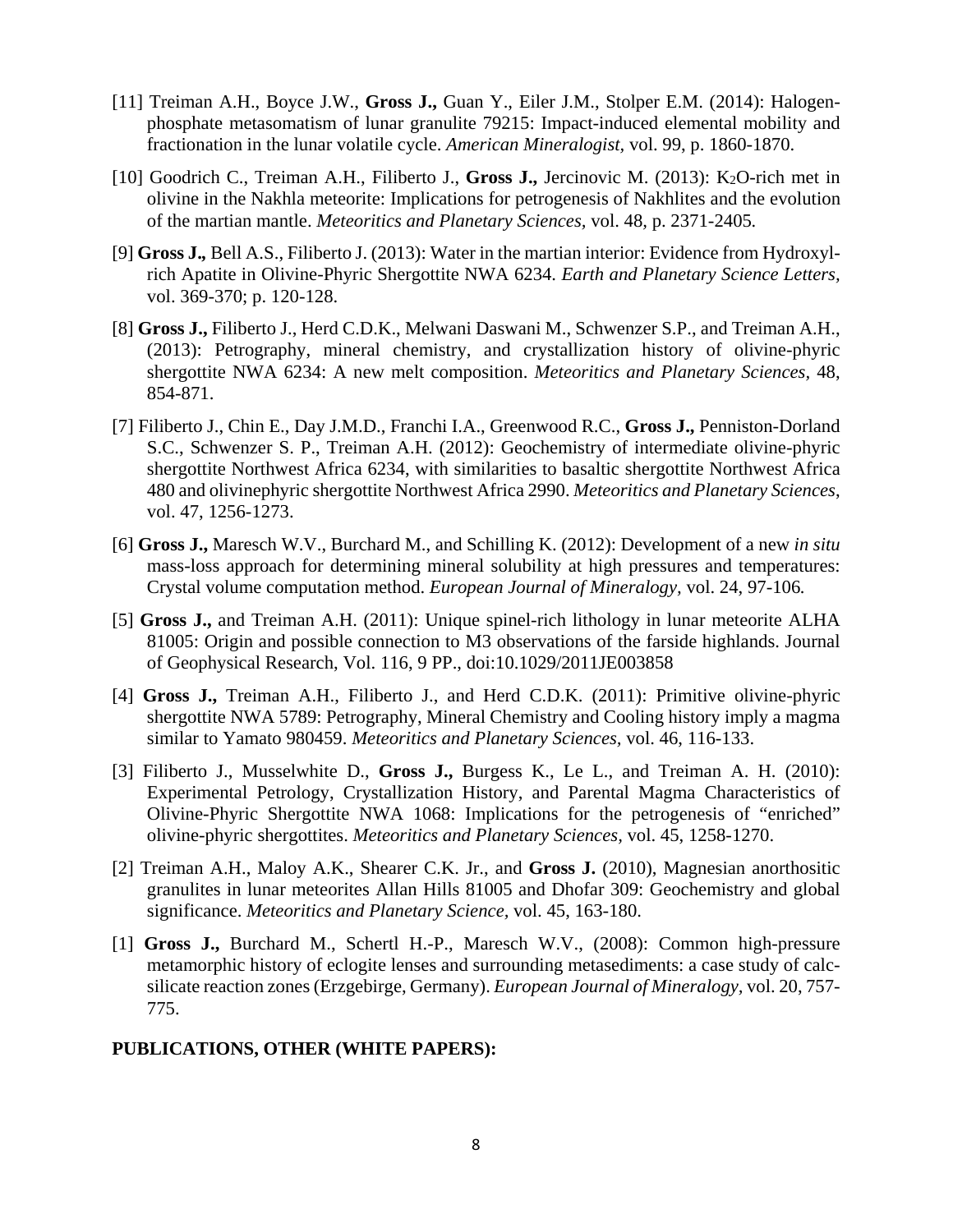- Penniston-Dorland S., Bebout G., Hacker B., Marschall H., Feineman M., John T., Agard P., van Keken P., Abers G., Filiberto J., Zack T., **Gross J.,** Ague J., Baxter E. (2011): Metamorphic processes. *White paper to GeoPRISMS SCD Implementation Strategy.*
- Penniston-Dorland S., Ague J., Bebout G., Filiberto J., **Gross J.,** Hacker B., Harlow G., Manning C., Ryan J., Simons K., Zack T. (2010): Metamorphic processes in the subducting slab and overlying mantle wedge. *NSF-Margins Planning and Review White Papers.*

#### **ABSTRACTS (\* indicates my students):**

- \*Klaser M.W., **Gross J**., Tindall S.E. (2017): Subsumption on Europa's icy surface: A physical analogue modeling approach. *48th Lunar and Planetary Science Conference,* Abstr. #2751 (poster)
- **Gross J.,** Prissel T.C., Korotev R.L., Parman S. (2017) Unique pink spinel symplectite assemblage in NWA 10401: Breakdown reaction through solid-state diffusion and potential relation to Apollo 17 samples. *48th Lunar and Planetary Science Conference,* Abstr. #2589 (poster)
- \*Boyle S., Goodrich C.A., Kita N.T., Treiman A.H., **Gross J.** (2017): Unraveling the diversity of early aqueous environments and climate on Mars through the phyllosilicate record. *48th Lunar and Planetary Science Conference,* Abstr. #1804 (oral)
- Prissel T.C., **Gross J.,** Draper D.S. (2017): Application of Olivine-Spinel equilibria to extraterrestrial igneous systems. *48th Lunar and Planetary Science Conference,* Abstr. #2436 (poster)
- **Gross J.** and Filiberto J. (2016): Granitic compositions in gabbroic martian meteorite NWA 6963: Extrem fractional crystallization of a hydrous magma? *Geological Society of America Annual meeting (GSA)*, Abstr.# 284368 (oral)
- McCoy C., Chartrand Z., Carpenter P.K., **Gross J.,** Filiberto J. (2016): Experimentally melting a Mg#80 martian mantle at 0.5 to 2 GPA: Implications for basalt genesis. *Geological Society of America Annual meeting (GSA)*, Abstr.# 282245 (oral)
- Dunn T. and **Gross J.** (2016): Metamorphism of CK carbonaceous chondrites: So, what's your petrologic type? *Geological Society of America Annual meeting (GSA)*, Abstr.# 283567 (oral)
- **Gross J.** and Dunn T.L. (2016): Cathodoluminescence mapping of chondrules and their constituents: Identification of zoning patterns in olivine and chondrules and implications for their formation history and parent bodies processes. *Microscopy & Microanalysis 2016*. Abstr. # 0741-000923 **(oral, invited)**
- **Gross J.,** and Joy, K. (2016): The evolving lunar highlands: New views on lunar crust formation. *Goldschmidt Conference*, Abstr. # 4695 **(oral, invited)**
- Dunn T.L., **Gross J.,** Ivanova M. (2016): Homogeneity of Matrix and Chondrule Olivine in the unequilibrated CK chondrites. *79th Meeting of the Meteoritical Society*, Abstr. # 6429 (oral)
- \*Hilton A., **Gross J.,** Korotev R. Calzada-Diaz A. (2016): Classifying the unknown the lunar edition: North West Africa 10401 a new type of the Mg-suite rock? *47th Lunar and Planetary Science Conference,* Abstr. #1168 (oral)
- Dunn T.L., Ivanova M., **Gross J.** (2016): Magnetite as an indicator of equilibration in the CK chondrites. *47th Lunar and Planetary Science Conference,* Abstr. #2101 (poster)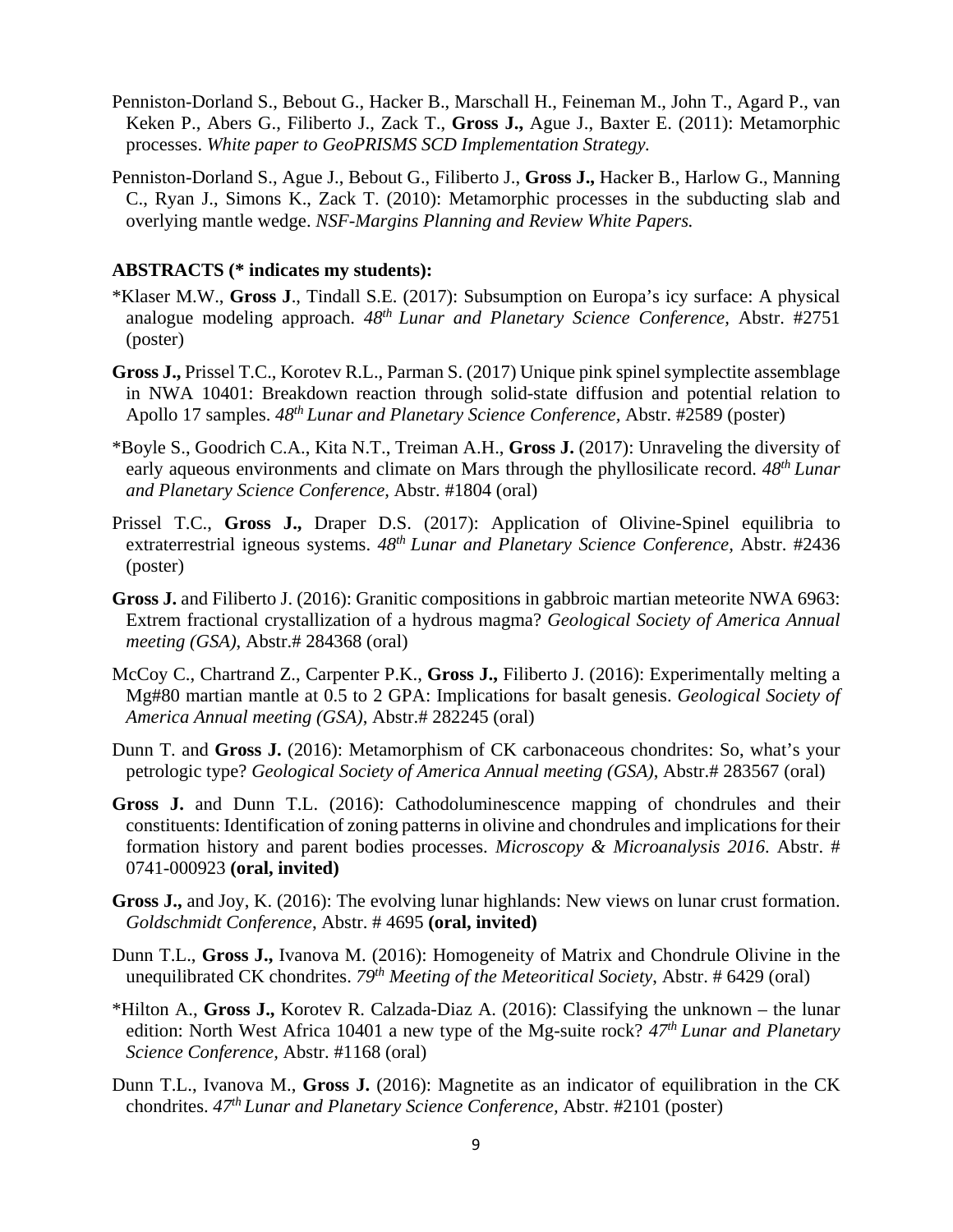- Zolensky M., Mikouchi T., Hagiya K., Ohsumi K., Komatsu M., Chan Q.H.S., Le L., Kring D., Cato M., Fagan A.L., **Gross J.,** Tanaka A., Takegawa D., Hoshikawa T., Yoshida T., Sawa N. (2016): Unique view of C Asteroid Regolith from the Jbilet Winselwan CM chondrite. *47th Lunar and Planetary Science Conference,* Abstr. #2148 (oral)
- Cato M.J., Fagan A.L., **Gross J.** (2016): Crystal Size Distribution of Low-Ti Lunar Basalt Northwest Africa 8632. *47th Lunar and Planetary Science Conference,* Abstr. #2751 (poster)
- Boyce J.W., Treiman A., Eiler J., Stolper E., Greenwood J., **Gross J.,** Guan Y., Ma C. (2016): Fractionating Chlorine Isotopes in the Lunar Magma Ocean. *47th Lunar and Planetary Science Conference,* Abstr. #1542 (oral)
- **Gross J.,** Gillis-Davis J., Isaacson P.J., and Le L (2015): How rich is rich? Placing constraints on the abundance of spinel in the pink spinel anorthosite lithology on the Moon through space weathering. *46th Lunar and Planetary Science Conference,* Abstr. #2642 (oral)
- Treiman A.H., **Gross J.,** and Glasner A.F. (2015): Lunar rocks rich in Mg-Al spinel: Enthalpy constraints suggest origin by impact melting. *46th Lunar and Planetary Science Conference,*  Abstr. #2518 (oral)
- Goodrich C.A., and **Gross J.** (2015): A new type of ordinary chondrite (?) Clasts in polymict Ureilite DaG 319. *46th Lunar and Planetary Science Conference,* Abstr. #11214 (oral)
- Dunn T.L., and **Gross J.** (2015): Magnetite in CK and CV chondrites: Evidence for two parent bodies? *46th Lunar and Planetary Science Conference,* Abstr. #1105 (oral)
- \*Garcia S., **Gross J,** and Korotev R.L. (2015): Shisr 162: A glimps into lunar lithologies. *46th Lunar and Planetary Science Conference,* Abstr. #2300 (poster)
- **Gross J.** and Filiberto J. (2014): Granitic Compositions in Gabbroic Martian Meteorite NWA 6963: Evidence for Extreme Fractional Crystallization of a Hydrous Magma. *Workshop on Volatiles in the Martian Interior* Abstr. #1015 (oral)
- Filiberto J. and **Gross J.** (2014): Continued Evidence for Chlorine-rich Martian Magmas: Constraints on the Chlorine Content of the Martian Mantle. *Workshop on Volatiles in the Martian Interior* Abstr. #1009 (oral)
- Dunn T. and **Gross J.** (2014): The CV and CK chondrites: a single parent asteroid? *Geological Society of America, Abstracts with Programs*. Vol. 46, No.6, p.338 (poster)
- **Gross J.** (2014): Can Chondritic Clasts in Lunar Meteorite ALHA81005 constrain early Solar System Processes? Evidence from Oscillatory Zoning in Olivine. *77th Annual Meeting of the Meteoritical Society.* Abst. #5381 (oral)
- Dunn T.L. and **Gross J.** (2014): Geochemical Trends in Magnetite during Metamorphism of type 3 CK chondrites. *77th Annual Meeting of the Meteoritical Society.* Abst. #5387 (oral)
- Filiberto J., **Gross J.,** Trela J., Cannon K.M., Penniston-Dorland S., Wittmann A., Jolliff B., Carpenter P., Ferre E.C., and Mustard J. (2014): Gabbroic Shergottite North West Africa 6963. *77th Annual Meeting of the Meteoritical Society.* Abst. #5064 (oral)
- **Gross J.,** Filiberto J. (2014): Granitic Compositions in Gabbroic Martian Meteorite NWA 6963 and a Possible Connection to Felsic Compositions on the Martian Surface. *45th Lunar and Planetary Science Conference,* Abstr. #1440 (poster)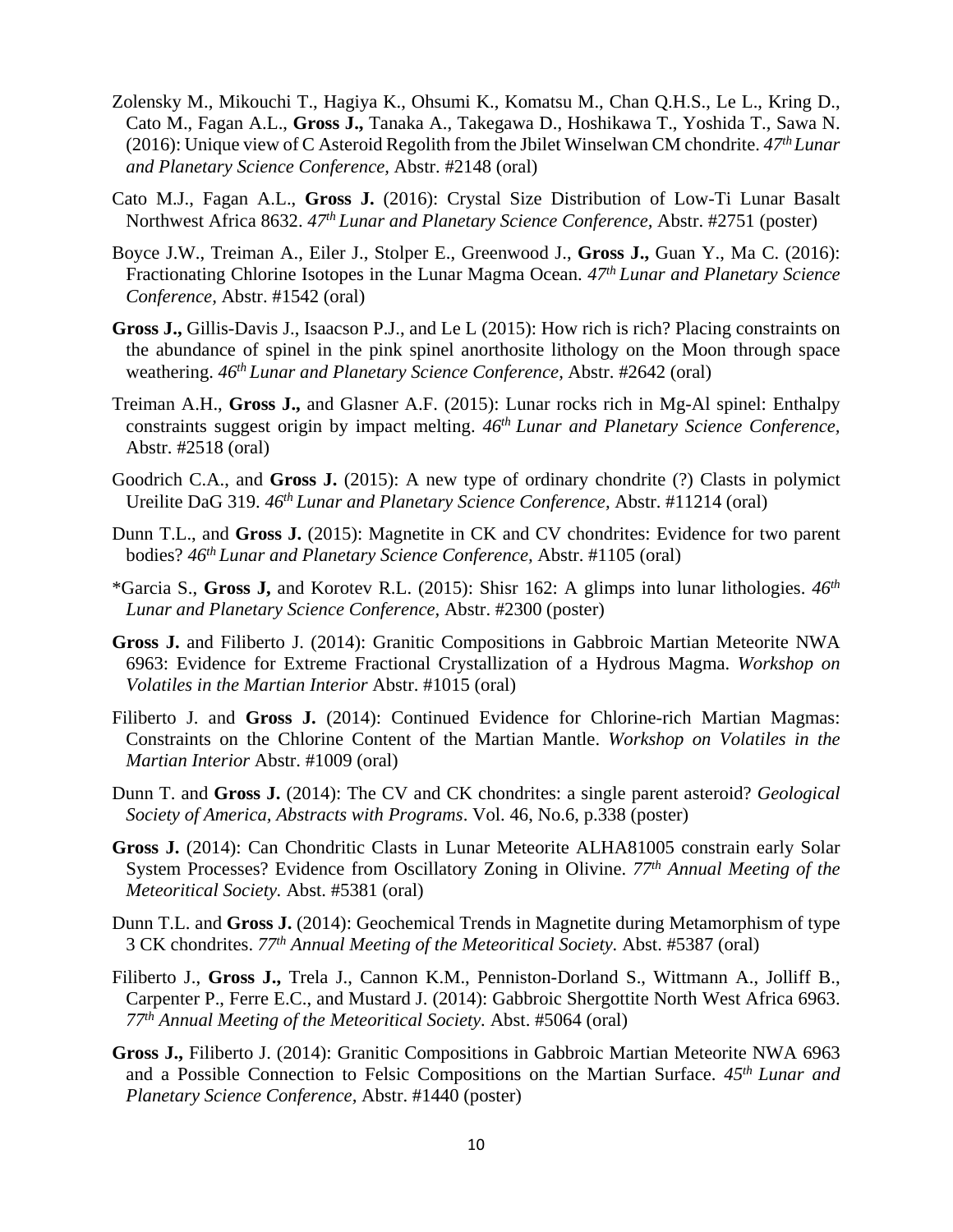- \*Selin R.J., **Gross J.** (2014): Water, Fluorine, and Chlorine Fugacity Ratios of the Martian Interior derived from Apatite in Gabbroic Shergottite NWA 6963. *45th Lunar and Planetary Science Conference,* Abstr. #1462 (poster)
- Filiberto J., Goodrich C.A., Treiman A.H., **Gross J.,** Giesting P.A. (2014): Evidence for Magmatic-Hydrothermal Activity on Mars from Cl-Rich Scapolite in Nakhla. *45th Lunar and Planetary Science Conference*, Abstr. #1620 (oral)
- Joy K.H., **Gross J.,** Arai T., and Russell S.S. (2014): Global diversity of the lunar crust. *ESA/ESTEC Science and Challenges of Lunar Sample Return Workshop*. (poster)
- **Gross J.,** Isaacson P., Filiberto J., Treiman A.H. (2013): Spinel-rich lithologies on the Moon: Linking samples, experiments, and remote sensing. *76*th *Annual Meeting of the Meteoritical Society,* Abstr. #5114 (oral).
- Treiman A.H. and **Gross J.** (2013): Basalt related to lunar Mg-suite plutonic rocks: A fragment in lunar meteorite ALH81005 *76*th *Annual Meeting of the Meteoritical Society,* Abstr. #5183 (oral).
- Boyce J., Treiman A.H, Eiler J., Ma C., Guan Y., Greenwood J., **Gross J.,** and Stolper E. (2013): Petrologic and metasomatic controls on H and Cl abundances and isotopes in lunar rocks. *Goldschmidt 2013* (oral).
- **Gross J.,** Bell A. S., and Filiberto J. (2013): Water in the martian interior: Evidence from hydroxylrich apatite in olivine-phyric shergottite NWA 6234. *Lunar Planet. Sci* XXXXIV, Abstr. #2208 (oral).
- **Gross J.,** Treiman A.H., Connolly Jr. H.C (2013): A new group of amphibole-bearing Rchondrites: Evidence from the New R-Chondrite MIL 11207. *Lunar Planet. Sci* XXXXIV, Abstr. #2212 (oral).
- Filiberto J., **Gross J.,** Trela J., and Ferré E.C. (2013): Constraints on fabric-forming mechanism in shergottite NWA 6963: Results from mineralogy and shape-preferred orientation. *Lunar Planet. Sci* XXXXIV, Abstr. #2124 (poster).
- Treiman A.H., Boyce J.W., **Gross J.,** Guan Y., Eiler J.M., Stolper E.M.. (2013): Apatite in Granulite 79215: Geochemistry of lunar metasomatic fluid. *Lunar Planet. Sci* XXXXIV, Abstr. #1567 (oral).
- **Gross J.,** Treiman A.H., and Isaacson P. (2012): Spinel-rich lithologies in the lunar highland crust: Linking lunar samples with crystallization experiments and remote sensing. *AGU fall meeting*  **(invited oral presentation).**
- **Gross J.,** Treiman A.H., and Mercer C. (2012): Lunar feldspathic meteorites: Constraints on the geology of the lunar farside highlands, and the origin of the lunar crust. *Second conference on the Lunar Highlands Crust, Bozeman, Montana, Abst.# 9021* (oral).
- **Gross J.,** and Treiman A.H. (2012): Lunar volatiles determined by Electron Microprobe: cordierite and apatite - compositions, volatile contents and implications on their origin. *Microanalytical Reference Materials - A MAS topical conference, Golden Colorado* (oral).
- **Gross J.,** Treiman A.H., and Mercer C. (2012): Sinking the Lunar Magma Ocean: New Evidence from Meteorite and the return of serial magmatism. *Lunar Planet. Sci. XXXXIII, Abstr. # 2306*  (oral).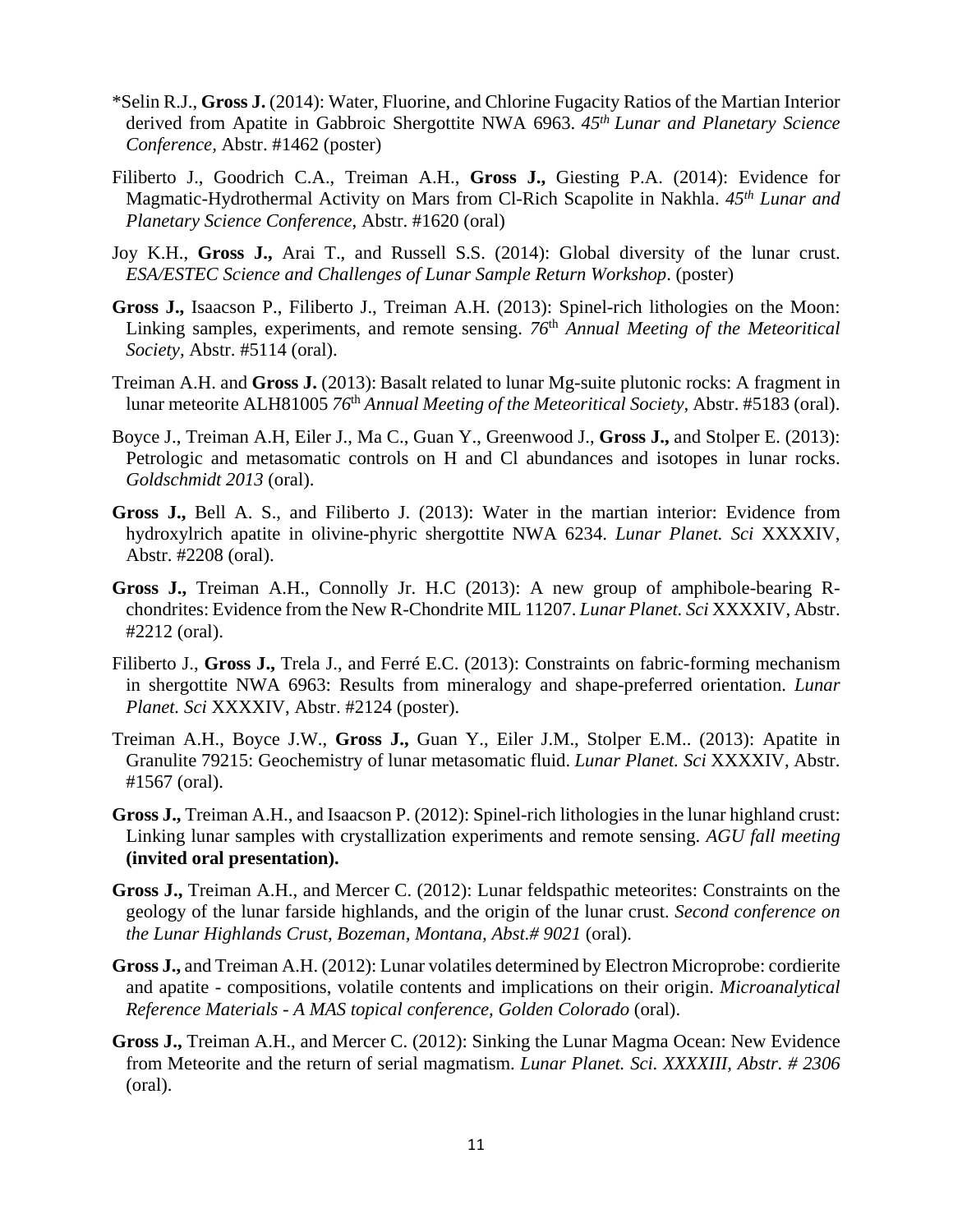- Treiman A.H. and **Gross J.** (2012): Lunar Cordierite-Spinel Troctolite: Igneous History, and Volatiles. *Lunar Planet. Sci. XXXXIII, Abstr. # 1296* (oral).
- \*Gorman J., and **Gross J.** (2012): Spinel-rich lithologies on the Moon: an experimental study of possible precursor melt compositions. *Lunar Planet. Sci. XXXXIII, Abstr. # 1225* (poster).
- Treiman A.H., and **Gross J.** (2012): Abundant Apatite in Granulite 79215: Spoor of another volatile-rich lunar fluid. *Lunar Planet. Sci. XXXXIII, Abstr. # 1223* (poster).
- **Gross J.,** Filiberto J., Treiman A.H., Herd C.D.K., Melwani Daswani M., Schwenzer S.P. (2012): Petrography, Mineral Chemistry, and Crystallization History of Olivine-Phyric Shergottite NWA 6234: A new intermediate melt composition. *Lunar Planet. Sci. XXXXIII, Abstr. # 2693*  (oral).
- Goodrich C.A., Treiman A.H., Filiberto J., Gross J., and Jercinovic M.J. (2012): K<sub>2</sub>O-rich melt from the martian mantle? *Lunar Planet. Sci. XXXXIII, Abstr. # 1276* (oral).
- Filiberto J., Chin E., Day J.M.D., **Gross J.,** Penniston-Dorland S.C., Schwenzer S.P., Treiman A.H. (2012) Geochemistry of Intermediate Olivine-Phyric Shergottite NorthWest Africa 6234. *Lunar Planet. Sci. XXXXIII, Abstr. # 1139* (oral).
- **Gross J.,** and Treiman A.H. (2011): Distinct Assemblages of Lunar Anorthosites: Implications for the Lunar Magma Ocean, and the Source Regions of Lunar Meteorites. *AGU fall meeting*  (poster).
- Filiberto J., Cartwright J., Chin E., Dasgupta R., Day J.M.D., Goodrich C.A., **Gross J.,** et al. (2011) The most Science out of the Minimum Sample: A Consortium Study of 3.3 Grams of Martian Meteorite Olivine-Phyric Shergottite North West Africa 6234. *AGU fall meeting* (oral).
- **Gross J.,** Burchard M., Maresch W.V. (2011) Birefringence mapping: A new *in situ* mass-loss technique for determining mineral solubilities. *Goldschmidt conference*, *Mineralogical Magazine, Vol. 75 (3), p. 949* (oral).
- **Gross J.,** and Treiman A.H. (2011) Lunar spinel-rich rocks by reaction between picritic magma and anorthositic crust, and implications for M3 observations. 74<sup>th</sup> Annual Meeting of the *Meteoritical Society,* Abstr. #5172 (oral).
- **Gross J.,** Treiman A.H. and Le L. (2011): Unique spinel-rich lithology in lunar meteorite ALHA81005: Origin and possible connection to M3 observations of the farside highlands. *Lunar Planet. Sci.* XXXXII, Abstr. # 2620 (oral).
- **Gross J.,** Treiman A.H. and Filiberto J. (2011): Constraints on the geochemical variations and evolution of the lunar crust and mantle as revealed by Fe, Mn, Cr concentrations in olivine. *Lunar Planet. Sci.* XXXXII, Abstr. # 2805 (oral).
- Treiman A.H., **Gross J.,** Fessler B., and Mercer C. (2011): Geographic information system for returned samples: Planning, organizing, and correlating analyses. *Importance of Solar System Sample Return Missions to the future of planetary science.* Abstr. #5026 (oral).
- **Gross J.,** and Treiman A.H. (2010) Massif Anorthosites from lunar meteorite ALHA 81005: Beyond the Magma Ocean. *73*rd *Annual Meeting of the Meteoritical Society,* Abstr. #5435 (oral).
- **Gross J.,** and Treiman A.H. (2010) Dispersed Fe/Mn ratios of lunar rocks: ALHA81005's view from the Farside. *Goldschmidt conference,* Abstr. #2557 (poster).